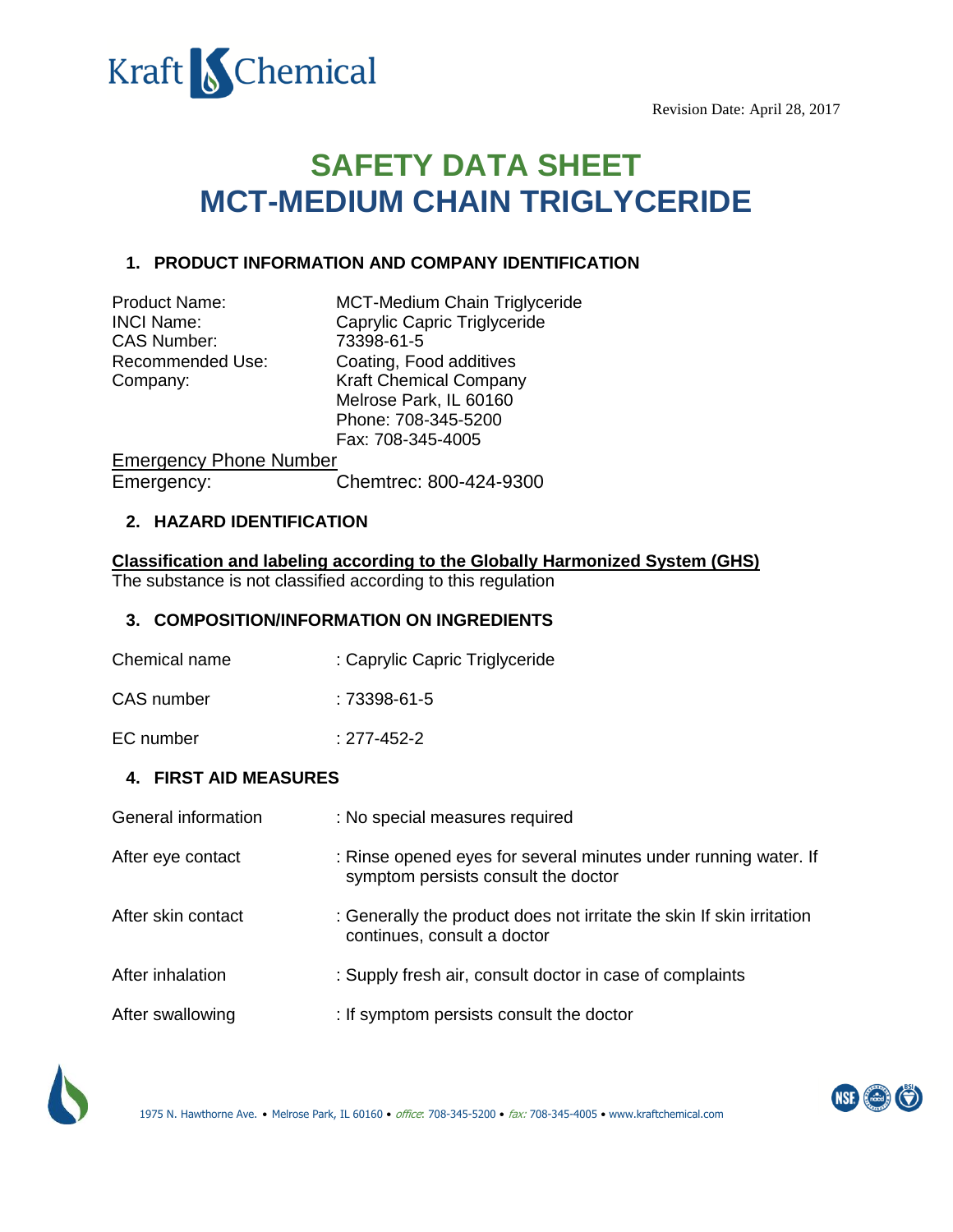

## **5. FIRE FIGHTING MEASURES**

| Suitable extinguishing agents   | : Small fire<br>• Use fire extinguishing methods suitable to<br>surrounding conditions CO2, powder or water<br>spray |
|---------------------------------|----------------------------------------------------------------------------------------------------------------------|
|                                 | Large fire<br>• Use water spray or alcohol resistant foam                                                            |
| Unsuitable extinguishing agents | : Water with full jet                                                                                                |

Protective equipment : No special measures required

## **6. ACCIDENTAL RELEASE MEASURES**

| Person-related safety precaution      | : Not required                                                                                          |
|---------------------------------------|---------------------------------------------------------------------------------------------------------|
| Measures for environmental protection | : No special measures required                                                                          |
| Measures for cleaning/collecting      | : Absorb with liquid-binding material (sand,<br>diatomite, acid binders, universal binders,<br>sawdust) |

# **7. HANDLING AND STORAGE**

| Handling<br>Safe handling             | : No special measures required                                         |
|---------------------------------------|------------------------------------------------------------------------|
| Fire and explosion protection         | : No special measures required                                         |
| Storage<br>Store room and receptacles | : Keep receptacle tightly sealed<br>Protect from exposure to the light |

Information about storage in one common facility : Not required

Maximum temperature : 86 °F

#### **8. EXPOSURE CONTROLS/PERSONAL PROTECTION**

| <b>DNELS</b> |             |                                              |
|--------------|-------------|----------------------------------------------|
| Oral         | <b>DNEL</b> | 26.6 mg/kg bw/d (general population)         |
| Dermal       | <b>DNEL</b> | 12.61 mg/kg bw/d (general population)        |
|              |             | 25.2 mg/kg bw/d (worker)                     |
| Inhalative   | <b>DNEL</b> | 43.84 mg/m <sup>3</sup> (general population) |
|              |             | 177.8 mg/m <sup>3</sup> (worker)             |



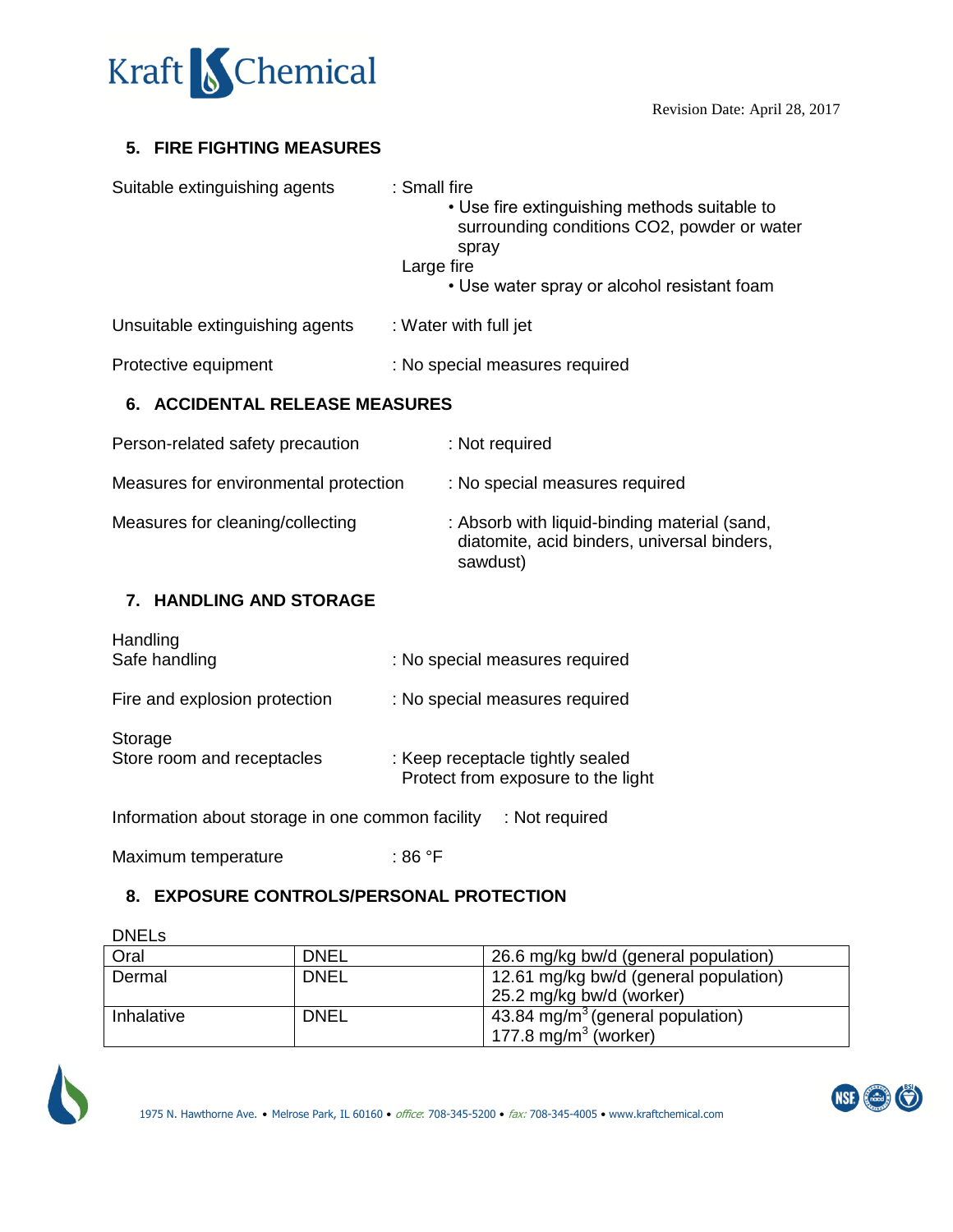

General protective and hygienic measures: The usual precautionary measures are to be adhered to when handling chemicals

| <b>Respiratory protection</b> | : Not required      |
|-------------------------------|---------------------|
| Eye protection                | : Safety glasses    |
| Skin protection               | : Protective gloves |

## **9. PHYSICAL AND CHEMICAL PROPERTIES**

| Form                                                              |  | : Liquid                                               |
|-------------------------------------------------------------------|--|--------------------------------------------------------|
| Color                                                             |  | : Colorless                                            |
| Odor                                                              |  | : Characteristic                                       |
| Change in condition<br>Melting point, °C                          |  | : $<-5$                                                |
| Boiling point, °C                                                 |  | : >300                                                 |
| Flash point, °C                                                   |  | : >220                                                 |
| Vapor pressure at 20 °C, hPa                                      |  | : < 0.00001                                            |
| Density at 20 °C, g/cm3                                           |  | : 0.95                                                 |
| Solubility in / miscibility with water at 20 °C $\div$ <0.001 g/l |  |                                                        |
| Viscosity, dynamic, at 20 °C, mPa.s                               |  | $: 27 - 33$                                            |
| Danger of explosion                                               |  | : Product does not present an explosion hazard         |
| <b>10. STABILITY AND REACTIVITY</b>                               |  |                                                        |
| Possibility of hazardous reactions                                |  | : No dangerous reaction known                          |
| Conditions to be avoided                                          |  | : No decomposition if used according to specifications |

Materials to be avoided : No further relevant information available

Hazardous decomposition products : No dangerous decomposition product known



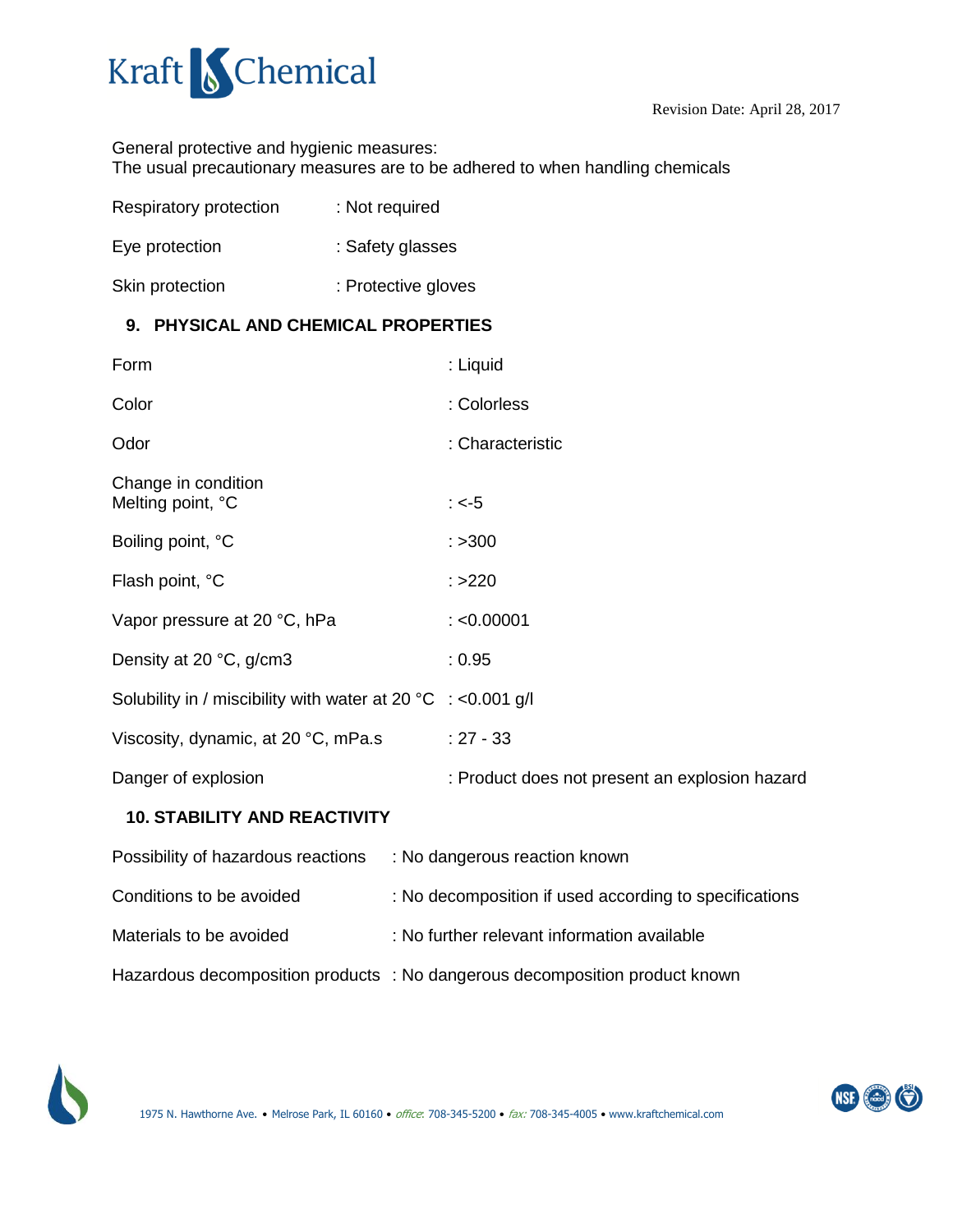

## **11. TOXICOLOGICAL INFORMATION**

Acute toxicity:

| LD/LC50 values relevant for classification |                  |                      |
|--------------------------------------------|------------------|----------------------|
| Oral                                       | LD50             | > 5000 mg/kg (rat)   |
| Dermal                                     | LD <sub>50</sub> | $>$ 2000 mg/kg (rat) |
| Inhalative                                 | LD50             | $> 1.86$ ppm (rat)   |

| Primary irritant effects |                       |
|--------------------------|-----------------------|
| On the skin              | : No irritant effects |
|                          |                       |
| On the eye               | : No irritant effects |
|                          |                       |
|                          |                       |

Sensitization : No sensitizing effect known

# **12. ECOLOGICAL INFORMATION**

Aquatic toxicity:

No toxic effects were observed below the water solubility

| <b>EC50</b>      | $\vert$ > 0.45 mg/l (algea) (OECD 201)   |
|------------------|------------------------------------------|
|                  | $\vert$ > 100 mg/l (daphnia) (OECD 202)  |
| LC <sub>0</sub>  | $>$ 53 mg/l (fish) (OECD 203)            |
| NOEC (long term) | $\vert$ > 0.45 mg/l (algea) (OECD 201)   |
|                  | $\vert$ > 0.01 mg/l (daphnia) (OECD 211) |

| Persistence and degradability | Easily biodegradable              |
|-------------------------------|-----------------------------------|
| Method                        | OECD 301B                         |
| Degree of elimination         | 95%                               |
| Classification                | Readily biodegradable             |
| General notes                 | Generally not hazardous for water |

## **13. DISPOSAL CONSIDERATIONS**

Product Recommendation : Can be disposed of with household garbage after consulting with the waste disposal facility operator and the pertinent authorities and adhering to the necessary technical regulations

Smaller quantities can be disposed of with household waste